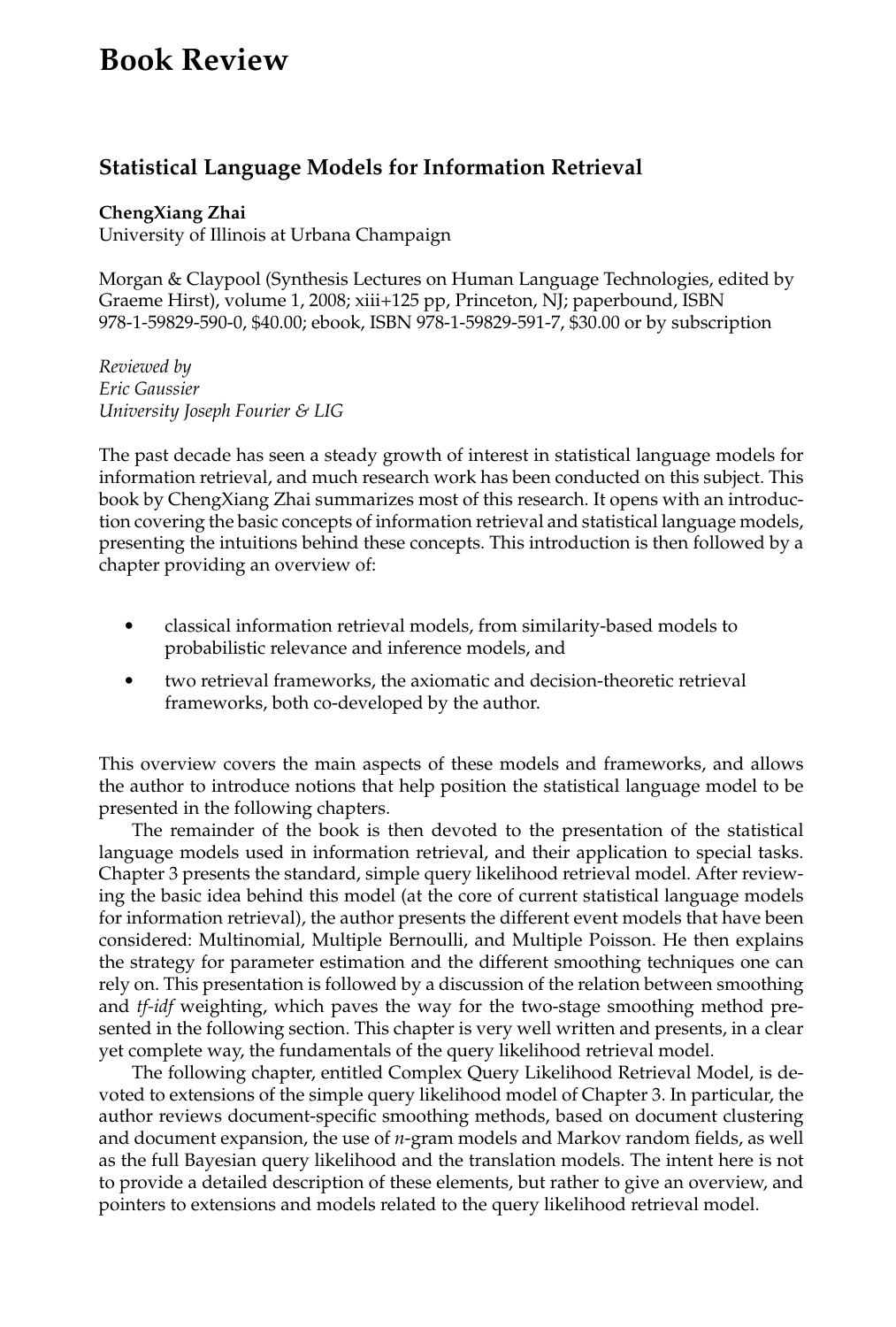A major conceptual drawback of the query likelihood retrieval model lies in the fact that feedback cannot be naturally accommodated. Indeed, in this model, a query is seen as a sample from the document model; adding terms according to a completely different process renders the "sample view" inadequate. In order to better accommodate feedback, the Kullback–Leibler divergence retrieval model has been introduced. In this model, a query model (associated with a word probability distribution) and a document model (also associated with a word probability distribution) are compared with the Kullback–Leibler divergence, a form of probabilistic distance. Chapter 5, entitled Probabilistic Distance Retrieval Model, is devoted to the presentation of this model, with a complete description of how to estimate query models and how to account for feedback (positive and negative). This chapter is slightly more technical than the previous ones. It, however, provides a very accurate and complete description of the Kullback–Leibler model—currently the most widely used statistical language model in information retrieval.

The next two chapters (Chapters 6 and 7) cover the application of these models to special aspects of the retrieval process. In Chapter 6, the author briefly reviews several retrieval tasks: cross-lingual information retrieval, distributed information retrieval, structured document retrieval, personalized and context-sensitive search, expert finding, passage retrieval, and sub-topic retrieval. Although some tasks are reasonably well covered (e.g., cross-lingual information retrieval), others are less detailed (e.g., distributed information retrieval), the author only providing a brief synthesis of the research conducted about the use of language models. The last chapter of the book, Chapter 7, entitled Language Models for Latent Topic Analysis, presents two widely used topic models, namely PLSA (Probabilistic Latent Semantic Analysis) and LDA (Latent Dirichlet Allocation), and their application to information retrieval. The presentation of both PLSA and LDA is clear and precise. A section devoted to the extensions of these models furthermore provides a lot of pointers to related studies. Although topic models fit within the general definition adopted here for language models (*probability distribution over word sequences*, page 6), their goal radically differs from that of the statistical models presented in the previous chapters, so that choosing to devote a chapter to topic models may seem surprising at first. The importance of topic models and their use in various places of the retrieval process, however, justifies this choice. A conclusion summarizing the position of statistical language models with respect to traditional information retrieval models, and synthesizing the research progress on statistical language models over the last decade, closes the book.

Because of the focus of the book on theoretical developments and models, it definitely targets researchers and Ph.D. students in information retrieval who already possess some understanding of probability theory and statistical language models. Teachers may use it for a course on information retrieval, but only as a complement to general information retrieval books. Although most statistical approaches to information retrieval are mentioned in this book, one may regret the relatively poor treatment of the Divergence from Randomness (DFR) approach (Amati and Van Rijsbergen 2002). This approach has been shown to yield state-of-the-art results on several collections and could have been covered in more detail in Chapter 2 (Overview of Information Retrieval Models), all the more so since a formal relation between statistical language and DFR models was recently established (Clinchart and Gaussier 2009).

In conclusion, this book presents statistical language models for information retrieval in a thorough and clear manner. All the aspects of such models are very well presented and all the subtleties fully addressed. Furthermore, each chapter contains many pointers to related research, as well as a summary synthesizing the main results